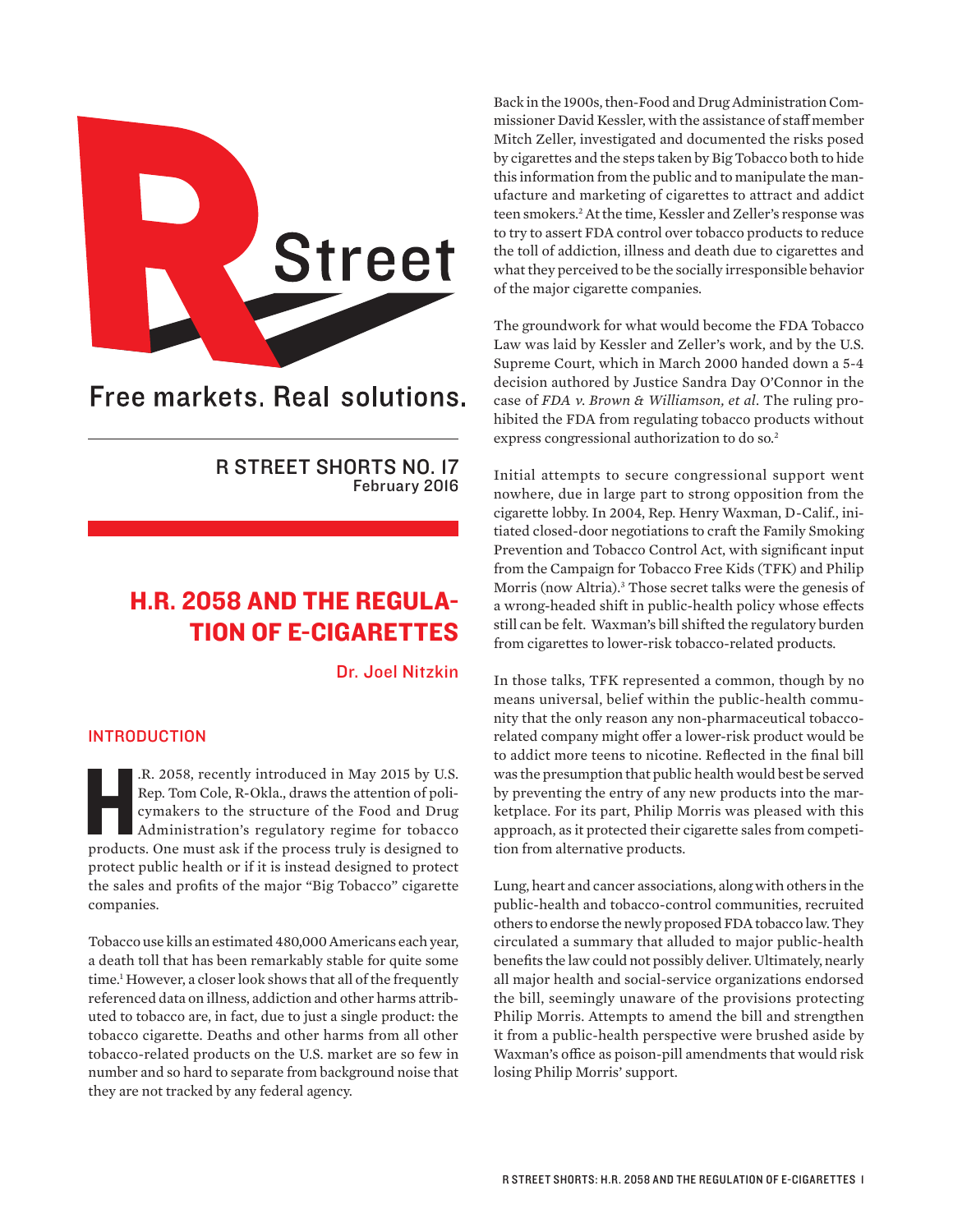Since its passage in 2009, the law's effects have been the opposite of Kessler's original intent. Rather than creating legal and regulatory processes that secure public-health benefits by substantially reducing consumption of cigarettes and reducing teen recruitment to nicotine addiction, the current process protects cigarettes from competition from lower-risk and less addictive products. In essence, the law solidifies cigarettes as the default means to deliver nicotine to Americans. In the almost seven years since the law's adoption, the FDA has done nothing to regulate the quality of manufacture of any tobacco product. Marketing regulations have been limited to enforcing provisions of the 1998 Tobacco Master Settlement Agreement, which were established a decade before the law's enactment.<sup>4</sup>

# DEEMING, THE 'GRANDFATHER DATE' AND THE PMTA PROCESS

The FDA Tobacco Law does not currently cover e-cigarettes or selected other tobacco-related products. However, the law provides a "deeming" procedure through which the FDA could bring other tobacco-related products under its jurisdiction. As part of this procedure, new products must submit a "Premarket Review of New Tobacco Products Application" (PMTA), a process that is estimated to cost \$2 to \$10 million per product. Those new products that do not submit an application or whose applications are rejected face removal from the market.<sup>5</sup>

The law provides that products that were on the market prior to February 2007 – two years prior to the bill's enactment – are "grandfathered" from the PMTA process. Thus, no such application, threat or cost would be imposed on any major brand cigarette product.

By contrast, all of the e-cig and related vapor products now on the market are substantially different from the relatively primitive first-generation e-cig products that were on the market in early 2007. Thus, without a change in the grandfather date, each and every e-cig product – categorized separately by brand, flavor and strength of nicotine – will be required to incur substantial costs to avoid removal from the market.

Given these costs, compliance with the PMTA process and deeming process envisioned by the current law would eliminate the entire "vape shop" component of the e-cigarette industry and all of the customizable products they produce.<sup>6</sup> Laying a destructive and undue cost burden on less harmful and less addictive products that could draw consumers away from cigarettes does not protect public health.

### SAFETY OF E-CIGS AND RELATED VAPOR PRODUCTS

It's been almost a decade since e-cigarettes first were introduced in the United States. In that time, despite millions of users and hundreds of products, there are no confirmed reports of harm coming to any user or bystander from a commercially available vapor product that was used in accordance with manufacturer recommendations.

There have been a fairly large number of inadvertent exposures to e-cigarette liquid, though the only actual poisonings reported to-date have been to individuals exposed to concentrated nicotine liquids that were intended for use in manufacturing the e-cigs. In an October 2014 Federal Emergency Management Agency summary of all known e-cigarette fires and explosions,<sup>7</sup> FEMA could only find 25 such reports. Of these 25 reports, 20 were due to use of the wrong charger. Of the nine reported injuries, only two were serious and both were related to user-modified products. There were no fatalities. The report recognized that, at that time, about 2.5 million Americans used e-cigarettes.

Perhaps the most onerous and costly aspect of the PMTA process, other than the grandfather date, is its requirement to produce studies demonstrating that each proposed product would not harm nonusers by recruiting significant numbers of them to nicotine use. In fact, when it comes to e-cigs and related vapor devices, there already is substantial evidence on this point provided by major surveys in both the United States<sup>8-10</sup> and the United Kingdom.<sup>11</sup> As a class of product, experience to date from these surveys clearly demonstrates the vast majority of those attracted to e-cig products are current smokers. Use by nonsmokers is almost entirely limited to one-time or occasional experimentation or social use, often with zero-nicotine e-cig products. It is exceedingly rare to find progression to consistent use of e-cigarettes by those who were not previously smokers and progression to consistent cigarette smoking has not, to date, been demonstrated at all.

The FDA's insistence that each individual e-cig or other nicotine vapor product separately demonstrate that it would not recruit non-nicotine users is an onerous and totally unnecessary regulatory requirement.

### POPULARITY OF E-CIGS AND RELATED VAPOR PRODUCTS

The last six years have seen skyrocketing sales of e-cigarettes and related vapor products, concurrent with record annual reductions of both teen and adult smoking.<sup>8-11</sup> The data available from these governmental sources strongly suggests the increasing popularity of vapor devices may be part of the cause of these decreases in smoking prevalence.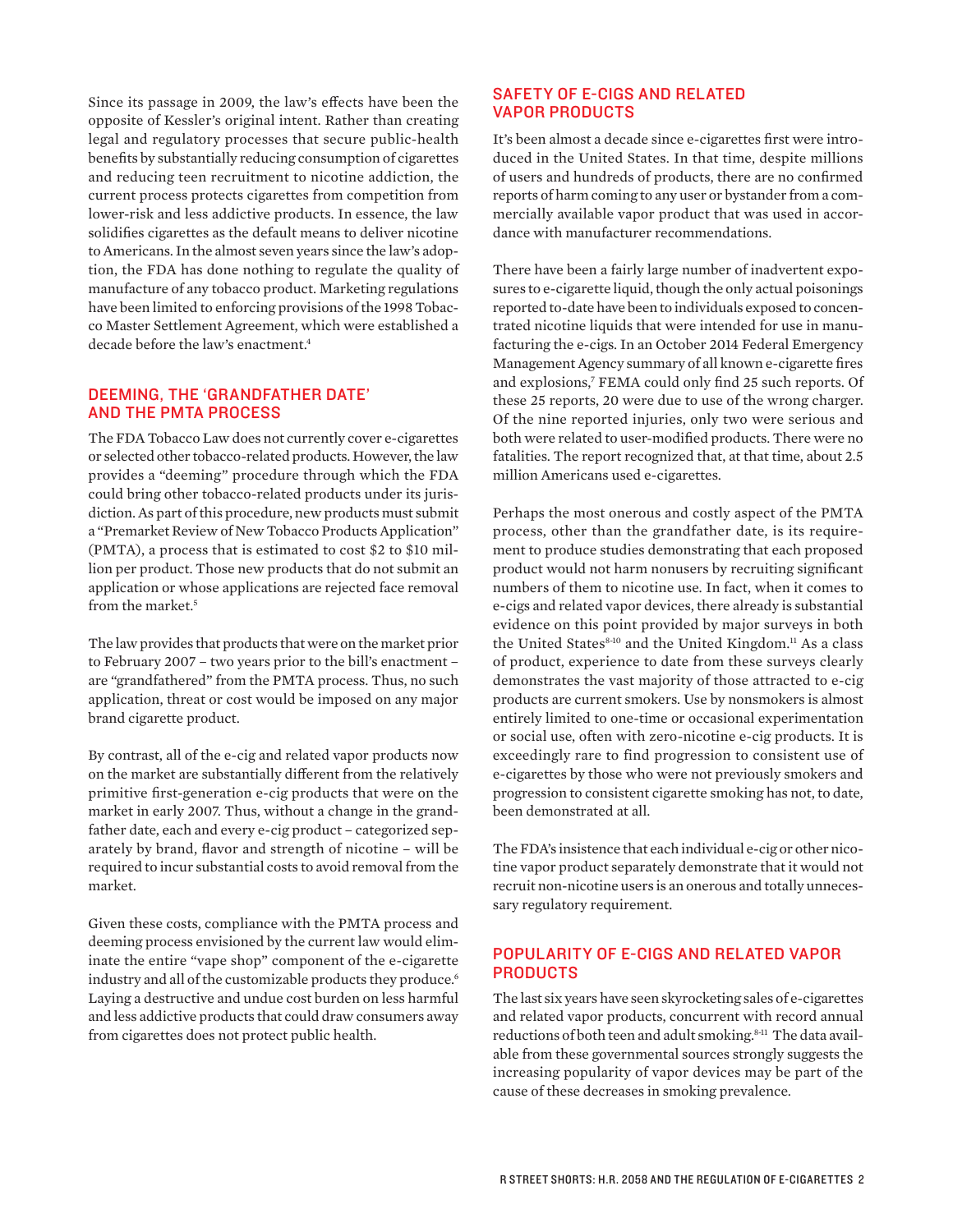In a December 2015 report, analyst Bonnie Herzog of Wells Fargo Securities estimated the total anticipated U.S. vapor market to be about \$3.5 billion.<sup>12</sup> Of this, "cig-a-like" product sales were estimated at \$1.5 billion. Sales of more customized products – given the category heading of "VTM" (Vapors/ Tanks/Mods & Personal Vaporizer) – were estimated at \$2.0 billion. On a per-cigarette-equivalent basis, the VTM products are far less expensive than the cig-a-like products, due to the extremely low cost of the refill fluids and the durability of the devices. Thus, it's fair to say the VTM products now dominate this market in terms of dollars, cigarette-equivalents and, more likely than not, number of users.

Thus, the market is no longer dominated by the standardized mass-market cig-a-like products produced and sold by the Big Tobacco cigarette companies, though these products continue to have more visible advertising.

#### CHANGING THE 'GRANDFATHER DATE'

One small change in the law – shifting the "grandfather date" from Feb. 15, 2007 to the effective date of the new deeming regulations – would allow these vape-shop products to remain on the market. It would eliminate the requirement for products now on the market to submit costly PMTA applications. It also would clear the way for the FDA to begin regulating how e-cigs and related vapor products are manufactured and marketed. The costs and delays of imposing the PMTA process would be eliminated, while the FDA's ability to regulate these products would be otherwise unimpeded.13

In May 2015, Rep. Cole introduced H.R. 2058,<sup>14</sup> a bill that would do exactly that. By setting the "grandfather" date to coincide with the implementation date of the final deeming regulation, the bill would bring currently marketed e-cigarettes under FDA jurisdiction without requiring costly PMTA applications. Passage of H.R. 2058 also would enable the FDA to proceed immediately with developing and implementing regulations to assure the quality and consistency of manufacture and appropriate labeling, packaging and marketing of these newly deemed vapor products.

Conversely, failure to adopt H.R. 2058 would delay such regulation for years, as applications are prepared and reviewed. It also likely would result in costly and preventable litigation. Vapor-industry stakeholders could justifiably frame the PMTA process as a backhanded way to simply remove most, if not all, of their products from the market without regard for the public health implications of doing so. The FDA already has been beaten in court in the agency's first attempt to summarily remove e-cigs from the U.S. market.15 Future attempts could meet similar fates.

Hundreds of thousands, if not millions, of vapers believe their lives have been saved by switching from deadly cigarettes to far less hazardous vapor products. One would therefore expect imposition of the current PMTA process and grandfather date to generate a huge black market and the proliferation of homemade devices and e-cigarette liquids. Eliminating the current vape-shop products by FDA fiat would undoubtedly spark a backlash, and potentially a dangerous one.

Even if H.R. 2058 is adopted, additional steps will be required by the FDA and other federal agencies to support further enhancements to product development and to fully integrate a tobacco harm reduction component into current tobacco control programming. Doing so could further accelerate the remarkable recent declines in cigarette use in the United States.

In other words, adoption of H.R. 2058 would be a first step in re-orienting FDA regulation of tobacco products from a process designed to protect the sales and profits of the major cigarette makers to a process designed to reduce tobaccorelated addiction, illness and death.

# ENDNOTES

1. Office of the Surgeon General, USDHHS. *The health consequences of smoking - 50 years of progress.*

2. Kessler, David. 2001. *A Question of Intent: A great American battle with a deadly industry*. Public Affairs.

3. Mullins B. 2004. How Philip Morris, Tobacco Foes Tied the Knot. CTFK and PM collaborating on FDA legislation to regulate tobacco. *Roll Call* (Washington, DC), Oct. 5, 2004.

4. Wikipedia. *Tobacco Master Settlement Agreement.* Feb. 4, 2016. https:// en.wikipedia.org/wiki/Tobacco\_Master\_Settlement\_Agrement

5. American Vaping Association. Oct. 28, 2015. *Support H.R. 2058. Protects the U.S. Vapor Product Industry from the FDA Deeming Ban*. Explanation of the grandfather date of the Tobacco Control Act and how failure to change the fate will ban almost all vapor products due to cost of application.

6. Phillips. CV. May 26, 2014. *CASAA's Comment to OMB/OIRA Regarding Paperwork Reduction Act and FDA Deeming Regulation*. http://blog.casaa.org/2014/05/casaascomment-to-omboira-regarding.html

7. U.S. Fire Administration. October 2014. *Electronic Cigarette Fires and Explosions*. US Department of Homeland Security; FEMA. https://www.usfa.fema.gov/downloads/ pdf/publications/electronic\_cigarettes.pdf

8. National Institute on Drug Abuse. December 2015. "Monitoring the Future Survey, Overview of Findings 2015." In *Monitoring the Future*. Dec. 24, 2015. http://www. drugabuse.gov/related-topics/trends-statistics/monitoring-future/monitoring-futuresurvey-overview-findings-2015

9. Agaku, IT, BA King, and SR Dube. 2014. Current Cigarette Smoking Among Adults - United States, 2005-2012. *Morbidity and Mortality Weekly Report* 63, no. 2, 17/Jan: 29-34.

10. Arrazola, Rene A., Tushar Singh, Catherine G. Corey, Corrinne G Husten, Linda J. Neff, Benjamin J. Apelberg, Rebecca E. Bunnell, Conrad J. Choiniere, Brian A. King, Shanna Cox, Tim McAfee, and Ralph S. Caraballo. 2015. Tobacco Use Among Middle and High School Students - United States, 2011-2014. *Morbidity and Mortality Weekly Report* 64, no. 14, April 17, 2015: 381-85.

11. McNeill, A., L.S. Brose, R. Calder, and S.C. Hitchman. August 2015. *E-Cigarettes: An Evidence Update. A Report Commissioned by Public Health England*. An Evidence Update Plus Policy Implications. Aug. 19, 2015. https://www.gov.uk/government/ publications/e-cigarettes-an-evidence-update